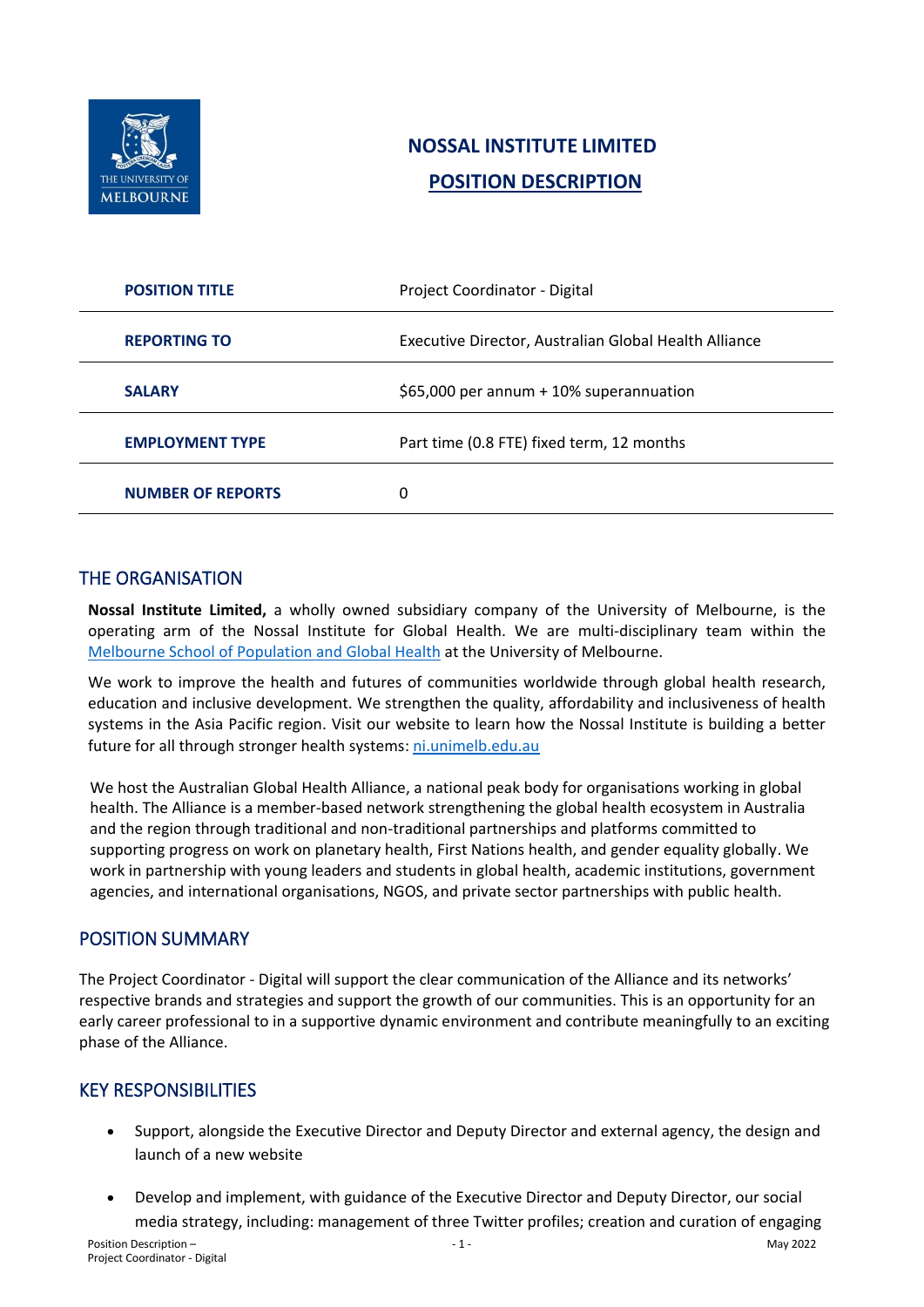social media content (brand, tone of voice, development of copy and graphics/video); monitoring for opportunities; creation of campaigns to increase engagement levels and grow audience and reach

- Copywriting for a range of platforms, including media releases, website, social media and other marketing materials
- Create content for and regularly update Wordpress websites
- Curate, design and publish regular e-newsletters via Mailchimp
- Supporting running of events: marketing and promotion, guest management, capturing video and photos for social media
- In collaboration with the secretariat, monitor and scope the global health landscape for new content
- Work with external agencies to execute digital strategy and activities as required
- Regular reporting and design of report on analytics to measure success
- Ad-hoc administration activities and any other tasks as required to support the smooth running of the Alliance
- Responsibility and compliance
	- o Maintain a sound knowledge of Nossal Institute's Policy and Procedures, and reliably follow these or provide compliant advice to others
	- $\circ$  Ensure a thorough understanding of all contractual commitments and deliverables and the legal and regulatory frameworks referenced
	- o Reliably follow communications protocols and/or policies as appropriate
	- o Occupational Health and Safety (OH&S) and Environmental Health and Safety (EH&S) responsibilities as outlined below
	- o Behavioural Expectations All staff are expected to maintain the following behaviours:
		- Treat everyone equitably; act fairly with staff and demonstrate respect for diversity
		- Be an effective team player who is cooperative and gains the trust and support of staff, peers and clients through collaboration.

## KEY SELECTION CRITERIA

#### A. ESSENTIAL

- Excellent verbal and written communication skills
- Tertiary qualifications in communications or marketing
- Communications experience in global health, public health, or international development
- Experience in website publishing (Wordpress preferred)
- Experience in digital graphic design (Canva, or Adobe Creative Suite)
- Experience using electronic digital marketing software (MailChimp preferred)
- Ability to work both autonomously and collaboratively within a small dynamic team to achieve overall objectives